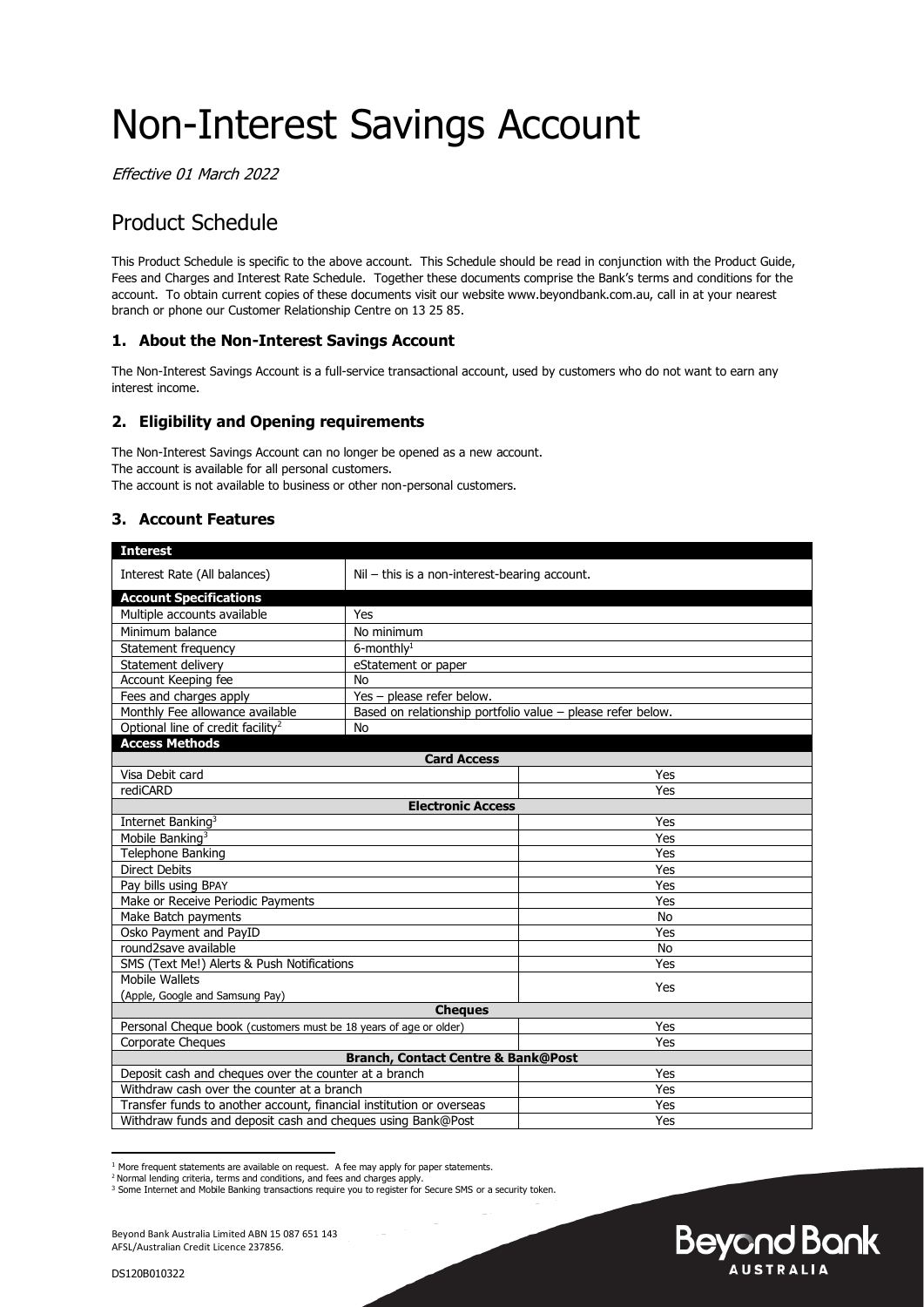#### **4. Fees and Charges**

#### **4.1 Fee Allowance**

Transactions performed on the Non-Interest Savings Account are included within your fee allowance. Each Relationship you have with us is allocated a Monthly Fee Allowance which is used to offset the fees associated with most transaction types.

The amount of your monthly Fee Allowance depends on your Relationship Portfolio Value at the end of the last day of the previous month and how long you have been a customer with us, as follows:

| $\mathbf{g}$                   |                         | Customers up to 9 years | Customers for 10-19 years | Customers for 20 years  |
|--------------------------------|-------------------------|-------------------------|---------------------------|-------------------------|
|                                |                         |                         |                           | or more                 |
|                                | Package Customers       | Unlimited fee allowance | Unlimited fee allowance   | Unlimited fee allowance |
|                                | \$100,000 or more       | \$40                    | \$45                      | \$45                    |
|                                | \$50,000 to \$99,999.99 | \$20                    | \$25                      | \$25                    |
| Relationship<br>Portfolio Valu | \$10,000 to \$49,999.99 | \$15                    | \$20                      | \$25                    |
|                                | Less than \$10,000      |                         | \$10                      | \$25                    |

For more information on Relationship Portfolio Value and the Fee Allowance, please refer to our Fees and Charges book.

#### **4.2 Transactions included in the Fee Allowance**

Each month, you may be charged an Excess Transaction Fee. This is the amount (if any) by which the total transaction fees you incur within the month exceed your Fee Allowance for that month.

The type of transactions to which your monthly Fee Allowance applies and the transactions fees that are charged for each transaction, are as follows:

| <b>Transaction</b>                                                                                                                                                                                                                                                                                                                                                                                                                                                                                                | Fee each |
|-------------------------------------------------------------------------------------------------------------------------------------------------------------------------------------------------------------------------------------------------------------------------------------------------------------------------------------------------------------------------------------------------------------------------------------------------------------------------------------------------------------------|----------|
| <b>Direct Credits</b><br>Over-the-counter cash and/or cheque deposits and personal cheque withdrawals<br>Visa purchases<br>Withdrawals, transfers or balance enquiries at any Beyond Bank ATM<br>٠<br>BPAY payments using Internet or Mobile Banking or the Account Information Line<br>Transfers between accounts with us using Internet Banking or the Account Information Line<br>٠<br>and addressed by BSB and account number<br>Transfers using Mobile Banking<br>Periodic payments between accounts with us | Free     |
| <b>Direct Debits</b>                                                                                                                                                                                                                                                                                                                                                                                                                                                                                              | \$0.50   |
| eftpos purchases (inc. with cashout)                                                                                                                                                                                                                                                                                                                                                                                                                                                                              | \$0.90   |
| Visa purchase with cashout                                                                                                                                                                                                                                                                                                                                                                                                                                                                                        | \$0.90   |
| Transfers between accounts with us using Internet Banking or the Account Information Line and<br>addressed by PayID                                                                                                                                                                                                                                                                                                                                                                                               | \$1.00   |
| Transfers to an account at another financial institution using Internet Banking                                                                                                                                                                                                                                                                                                                                                                                                                                   | \$1.00   |
| Electronic external periodic or bill payments                                                                                                                                                                                                                                                                                                                                                                                                                                                                     | \$1.50   |
| Over-the-counter cash withdrawals or cheque encashments                                                                                                                                                                                                                                                                                                                                                                                                                                                           | \$2.50   |
| Staff-assisted transfers and BPAY payments<br>(Customers over the age of 70 years and transfers to Beyond Bank term deposits are exempt.)                                                                                                                                                                                                                                                                                                                                                                         | \$2.50   |

Withdrawals and enquiries at Australian and overseas ATMs may also incur an ATM operator fee charged by the ATM operator and disclosed and charged at the point of transaction.



DS120B010322